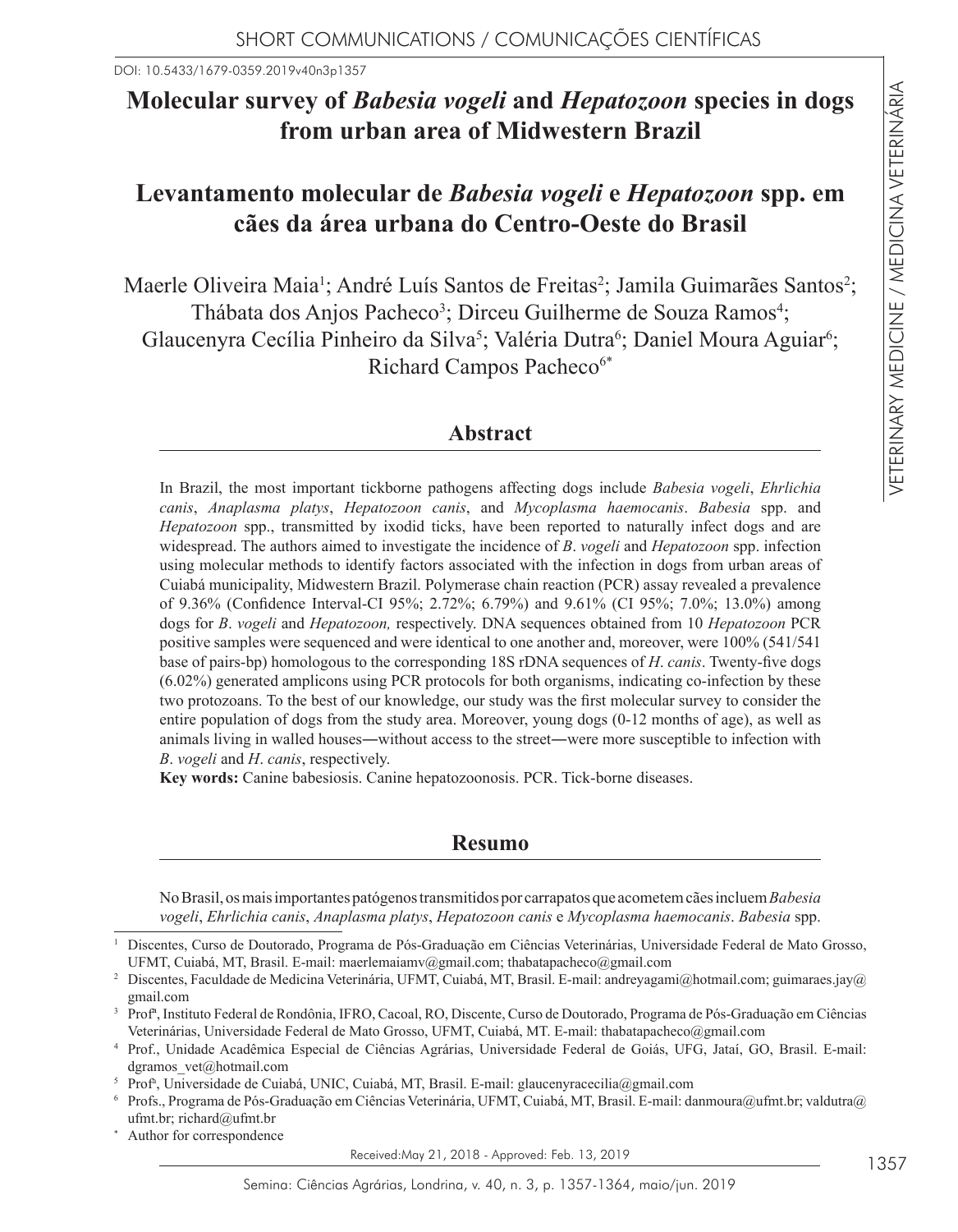e *Hepatozoon* spp., transmitidas por carrapatos ixodídeos, têm sido relatadas como capazes de infectar naturalmente cães e são amplamente distribuídos. Os autores objetivaram investigar a incidência de *B*. *vogeli* e *Hepatozoon* spp. por métodos moleculares para identificar fatores associados à infecção em cães da área urbana do município de Cuiabá, centro-oeste do Brasil. A reação em cadeia da polimerase (PCR) revelou uma prevalência de 9,36% (Intervalo de Confiança-IC 95%; 2,72%; 6,79%) e 9,61% (IC 95%; 7,0%; 13,0%) entre os cães para *B. vogeli* e *Hepatozoon*, respectivamente. Sequências de DNA obtidas de 10 amostras positivas para PCR de *Hepatozoon* foram sequenciados e eram idênticos entre si e, além disso, foram 100% (541/541 pares de base-pb) homólogos com a correspondente sequência de 18S rDNA de *H*. *canis*. Vinte e cinco (6,02%) cães geraram amplificados usando protocolos de PCR para ambos os organismos, indicando coinfecção por esses dois protozoários. Até onde sabemos, nosso estudo foi o primeiro levantamento molecular a considerar toda a população de cães da área de estudo na amostragem. Além disso, cães jovens (0-12 meses de idade), bem como animais que viviam em casas muradas - sem acesso à rua - foram mais suscetíveis à infecção por *B. vogeli* e *H. canis*, respectivamente. **Palavras-chave:** Babesiose canina. Hepatozoonose canina. PCR. Doenças transmitidas por carrapatos.

*Babesia* species (spp.) are intraerythrocytic protozoan parasites of the phylum Apicomplexa, causing disease of worldwide importance. In Brazil, at least two species - *B*. *vogeli* and *Babesia gibsoni -* have been reported to naturally infect dogs and are transmitted by the tick *Rhipicephalus sanguineus*  sensu lato (s.l). Parasitological and serological surveys conducted in Brazil have revealed that canine babesiosis is widespread. Moreover, molecular-based techniques, such as polymerase chain reaction (PCR), have been shown to be useful for the detection of *Babesia* DNA in canine blood samples (DANTAS-TORRES; FIGUEREDO, 2006).

Canine hepatozoonosis is caused by an apicomplexan protozoa transmitted by ingestion of oocyst-infected ticks (VINCENT-JOHNSON, 2014). In Brazilian domestic dogs, both *Hepatozoon canis* (O'DWYER, 2011) and, recently, *Hepatozoon americanum* (GOMES et al., 2016), have been detected. In Brazil, although *R*. *sanguineus* s.l. has been incriminated as vector of *H. canis*  (O'DWYER, 2011), Demoner et al. (2013) failure to demonstrate the vectoral capacity of *R. sanguineus* s.l. since nymphs of this tick species failed to develop infection after feeding on dogs naturally infected by *H. canis* under controlled conditions. Otherwise, several studies have found evidence that *Amblyomma ovale* is a natural vector (RUBINI et al., 2009; DEMONER et al., 2013)*.*

Molecular diagnosis based on conventional PCR techniques is a sensitive and specific alternative to other methods for the direct diagnosis of *Hepatozoon* infections in blood (GOMES et al., 2016). Moreover, molecular-based studies investigating *H*. *canis* in dogs from Brazil have reported variable rates of prevalence (O'DWYER, 2011).

In the present study, we evaluated infection by *B*. *vogeli* and *Hepatozoon* spp. using molecular detection techniques to identify associated risk factors in dogs from urban area. This study was performed in the municipality of Cuiabá (15°35′56′′S, 56°06′01′′W), located in the State of Mato Grosso, midwestern Brazil.

The animals were sampled primarily for another project investigating the epidemiology of neosporosis in dogs and, thereafter, the stored samples were made available for the present study. Blood samples were obtained from 415 domiciled dogs in the urban area from December 2008 to December 2009. Owned and apparently healthy dogs were randomly sampled at their residences, according to accessibility.

At the time of blood collection, a questionnaire focusing on characteristics of the dogs (sex and age), and behavior and environment (contact with other animals, walled house [without access to the street]) was given to each dog owner.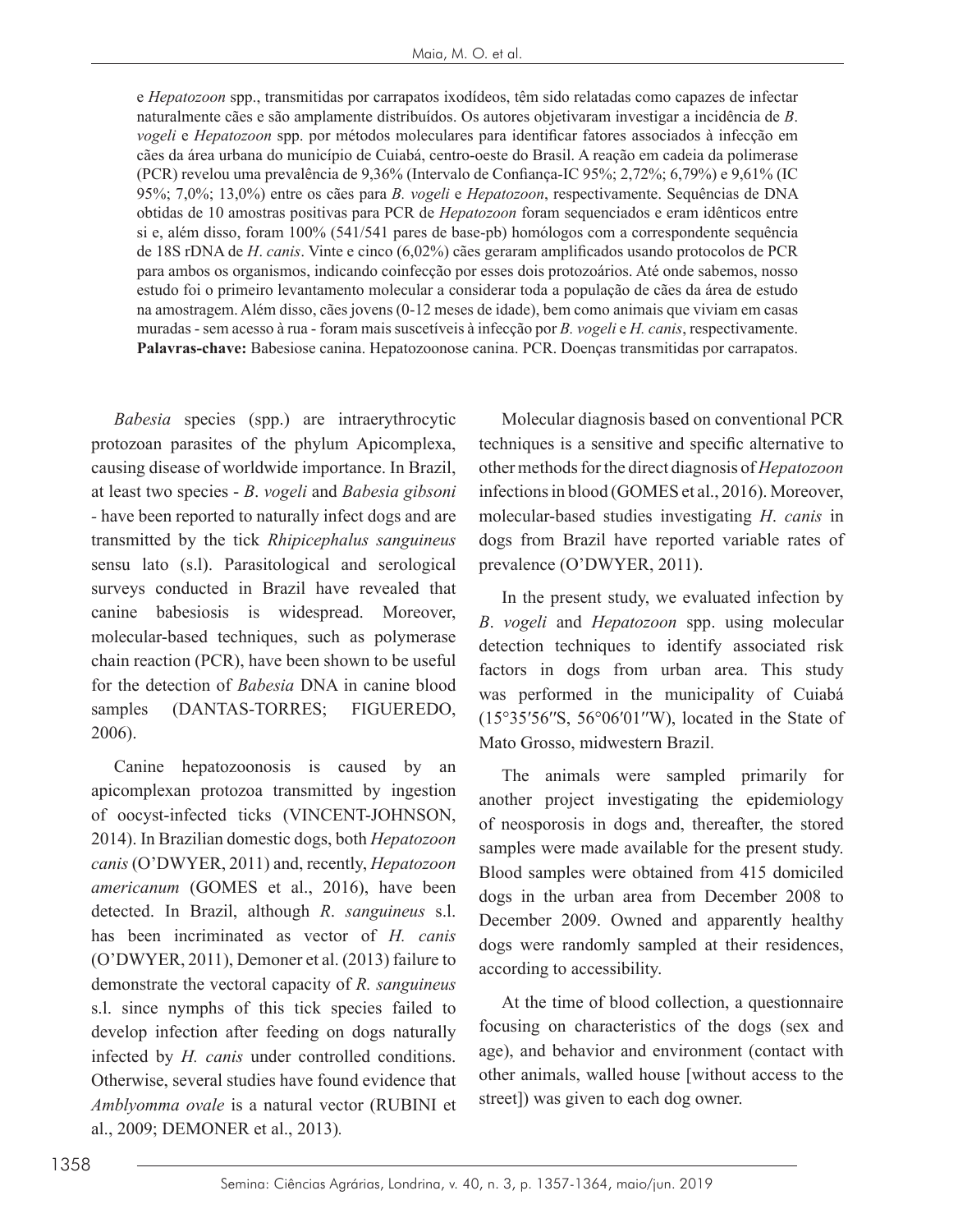To calculate the number of samples, the canine population of the Cuiabá municipality (according to Control Center of Zoonoses in 2007) of 96,504 dogs was used. An expected prevalence of 50% (given the absence of previous studies, and that the maximum incidence with normal distribution would be 50%), statistical error of 5%, and 95% confidence interval (CI), and with the aid of the Epi info 3.5.3 program, corresponded to a minimum number of 383 animals sampled. The sample size was adjusted from 383 dogs to 415 to account for potential losses. Collection of blood samples was performed randomly involving the four administrative regions (north, south, east and west regions) of Cuiabá municipality, Mato Grosso state.

Blood samples were obtained by cephalic or jugular venipuncture and collected into EDTA anticoagulant tubes and kept frozen at -20 °C until DNA extraction. The samples were then processed individually for DNA extraction using the phenolchloroform method (SAMBROOK; RUSSELL, 2001). In order to verify the presence of amplifiable DNA, 42 randomly selected samples were submitted to internal control PCR assays targeting fragments of mammalian glyceraldehyde-3-phosphate dehydrogenase (GAPDH), as previously described (BIRKENHEUER et al., 2003). Furthermore, DNA was quantified in a Nanodrop® ND1000 (Thermo Scientific, USA). DNA from blood samples was tested using PCR and primer pairs BAB1 (5′-GTGAACCTTATCACTTAAAGG-3′) and BAB4 (5′-CAACTCCTCCACGCAATCG-3′), which amplified a 590 base pair (bp) region between the 18S rRNA and the 28S rRNA genes of *B*. *vogeli* (DUARTE et al., 2008). The second protocol used primers HEPF  $(5')$ -GGTAATTCTAGAGCTAATACATGAGC-3') and HEPR (5'-ACAATAAAGTAAAAAACAYTTCAAAG-3'), targeting a 574 bp region of the 18S rDNA gene from *Hepatozoon* spp. (ALMEIDA et al., 2012). For all PCR assay, *B*. *vogeli* and *H*. *canis* DNA samples obtained from naturally infected dogs

(SPOLIDORIO et al., 2011) and ultra-pure sterile water were used as positive and negative controls, respectively. PCR products of the expected size for both reactions were analyzed on a 1.5% agarose gel stained with nucleic acid gel stain (GelRed, Biotium Inc, Freemaont, CA, USA) and visualized using an image capture system (ChemiDoc XRS, BioRad, Temecula, CA, USA). DNA from positive samples for *Hepatozoon* spp. were purified using illustra GFX PCR DNA and Gel Band Purification Kit (GE Healthcare) according to manufacturer's instructions and sequenced using an automated sequencer (ABI-PRISM 3500 Genetic Analyzer, ThermoFisher, USA). In order to evaluate the electropherogram quality of sequences obtained from positive blood samples, they were subjected to a screening test using the CLC Genomics Workbench software (Quiagen®). After analysis of the sense and antisense sequences, we obtained a consensus sequences that were then submitted to Basic Local Alignment Search Tool (Blast) analysis to determine similarity with other *Hepatozoon*  species.

Prevalence were expressed in the form of confidence intervals. Statistical analysis was performed using a generalized linear model through R software (www.cran.r-project.org). Only a binomial distribution (presence or absence of the characteristic) was considered, with the aid of the logistic link function as a linear predictor.

This study was approved by the Committee on Ethics in the Use of Animals (CEUA-UFMT)  $#$ 23108.040913/08-2.

Overall, 39 of 415 blood samples were positive for *B*. *vogeli*, corresponding to a prevalence of 9.36% (CI 95%; 2.72%; 6.79%). Putative risk factors, including sex, access to the street and a walled house, were not associated with *B*. *vogeli* infection, as shown in Table 1. However, animals 0-12 months of age were more susceptible to infection ( $P = 0.01$ ), increasing the probability of being positive by 1.57-fold. A total of 40 samples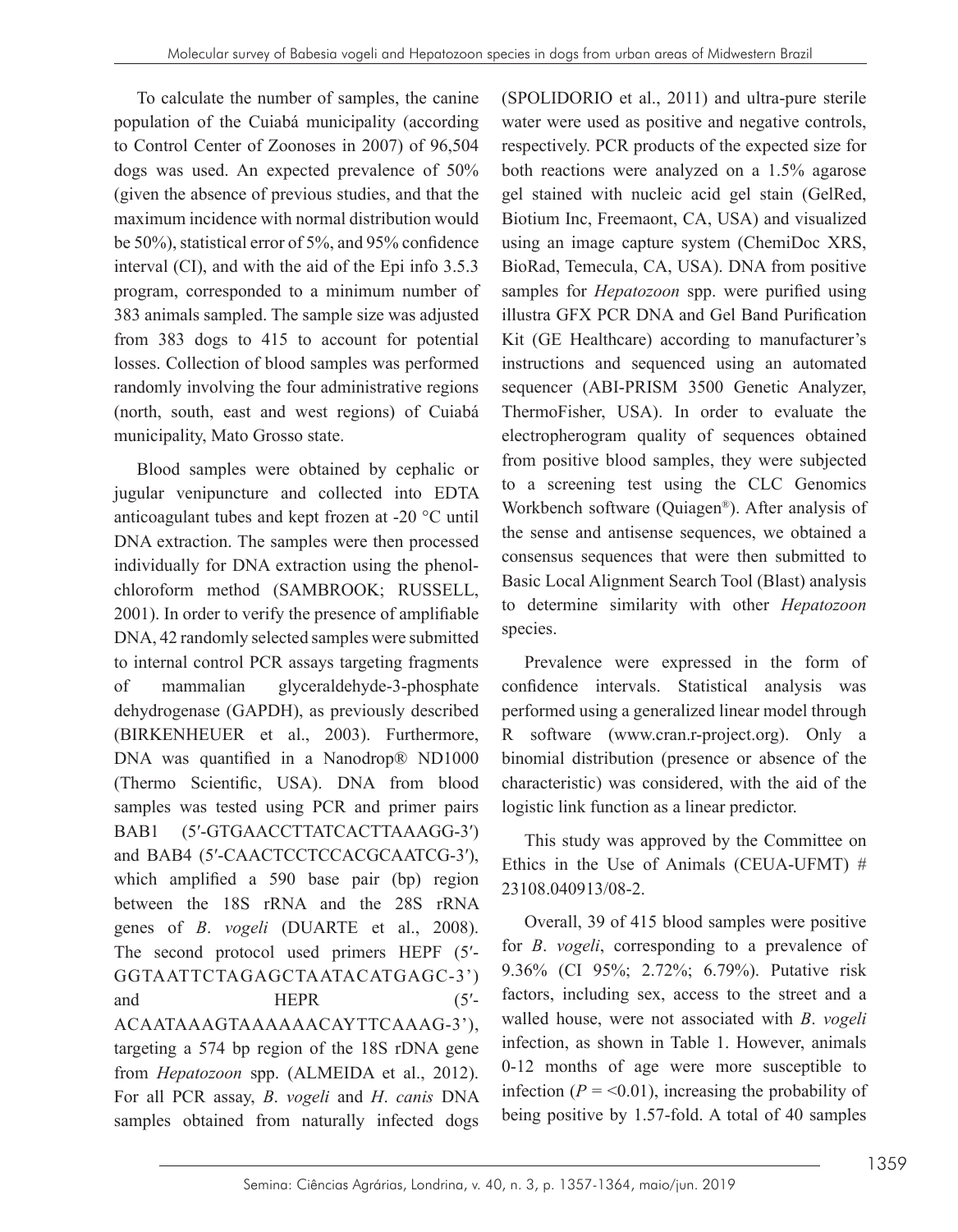were positive for *Hepatozoon*, corresponding to a prevalence of 9.61% (CI 95%; 7.0%; 13.0%). DNA sequences obtained from 10 *Hepatozoon* PCR positive samples were identical to one another and matched (541/541bp) to the corresponding 18S rDNA sequences of *H. canis* (KX712129, KX712128). The GenBank nucleotide sequence accession number for the partial sequence generated in the present study is MG496257. In the analysis of risk factors, only dogs living in walled houses

without access to the street―were associated with the presence of protozoa ( $P = 0.02$ ), increasing the probability of being positive by 2.29-fold (Table 1). Moreover, 6.02% (25/415) dogs generated amplicons using both PCR protocols, indicating coinfection by *B*. *vogeli* and *H. canis*. All 42 selected DNA samples amplified the predicted product for GAPDH gene, with mean of DNA concentration = 25.42 ng/μl, and mean  $260/280$  ratio = 1.67.

**Table 1.** Cross-sectional analysis of risk factors for *Babesia vogeli* e *Hepatozoon canis* of 415 dogs from Cuiabá municipality, state of Mato Grosso, during December 2008 to December 2009.

| Characteristic                                            | Babesia vogeli |                          | Hepatozoon canis |                          |
|-----------------------------------------------------------|----------------|--------------------------|------------------|--------------------------|
|                                                           | p-value        | $OR*$                    | p-value          | $OR*$                    |
| <b>Sex</b>                                                | 0.09           | $\overline{\phantom{a}}$ | 0.33             | ۰                        |
| Age (months)                                              |                |                          |                  |                          |
| $0 - 12$                                                  | < 0.01         | 2.57                     | 0.51             |                          |
| $12 - 24$                                                 | 0.12           | $\overline{\phantom{a}}$ | 0.52             |                          |
| 24-48                                                     | 0.44           | $\overline{\phantom{a}}$ | 0.35             |                          |
| 48-72                                                     | 0.40           | ۰                        | 0.31             |                          |
| >72                                                       | 0.32           | $\overline{\phantom{a}}$ | 0.54             |                          |
| Contact with other animals                                | 0.15           | $\overline{\phantom{a}}$ | 0.32             | $\overline{\phantom{a}}$ |
| Dogs living in walled houses—without access to the street | 0.24           |                          | 0.02             | 3.29                     |

\*Odds Ratio: values marked as - are not applied (*P*-value>0,05).

Cases of canine babesiosis and hepatozoonosis have been reported throughout Brazilian states (DANTAS-TORRES; FIGUEREDO, 2006; O'DWYER, 2011; MIRANDA et al., 2014; ROTONDANO et al., 2015; MORAES et al., 2015; DEMONER et al., 2016; SOUSA et al., 2017). In Brazil, molecular detection up to 15.7% and 84.3% of *B*. *vogeli* and *H*. *canis* in dogs has been previously described, respectively (MORAES et al., 2015; MIRANDA et al., 2014). In the present study, 9.36% and 9.61% of dogs from the urban area of the Cuiabá municipality, state of Mato Grosso, were infected with *B*. *vogeli* and *H*. *canis,* respectively. Although these agents have already been reported to infect dogs in Cuiabá (SPOLIDORIO et al., 2011), to the best of our knowledge, our study was the

first molecular survey to consider the whole canine population of the study area in the sampling.

Most dogs acquire subclinical babesiosis, which hinders control programs and therapeutic intervention (DANTAS-TORRES; FIGUEREDO, 2006). In endemic areas, the environment where dogs are raised has implications for vector-borne diseases because environmental conditions are related to tick biology (SINGLA et al., 2016). Therefore, it is important to study environmental risk factors, although none were shown to be statistically significant for *Babesia* incidence in the present study. Regardless, related epidemiological factors should be assessed for a better understanding of the disease.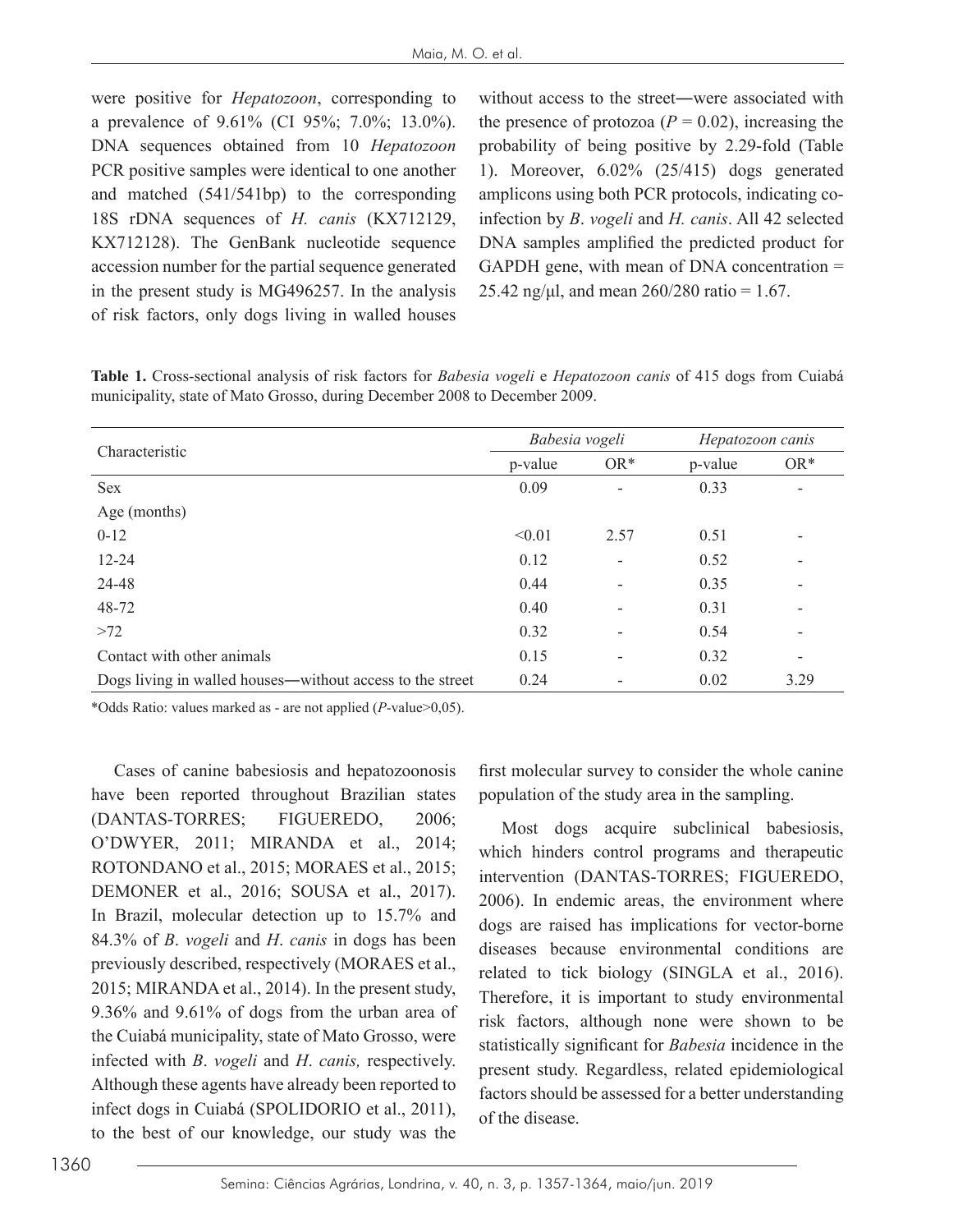No statistical difference was observed between sexes and the incidence of *B*. *vogeli* infection, revealing that both sexes have the same susceptibility to infection by *B. vogeli*. However, age was found to be a risk factor for infection by *B*. *vogeli*, with higher frequency observed in dogs 0-12 months of age. A study conducted by Rotondano et al. (2015) reported age as a risk factor for babesiosis in northeastern Brazil. Notably, young dogs were more likely to present severe babesiosis when infected by *Babesia*. Irwin and Hutchinson (1991) reported clinical and pathological findings of *Babesia* infection in 32 dogs in northern Australia and, despite a wide range of clinical signs, the greatest severity was observed in younger dogs, which usually presented in a state of shock.

The published literature reports that, in Brazil, *H*. *canis* is present in all regions, but that its prevalence is quite variable, depending on the state, the origin of the animals (i.e., whether the dogs are from rural or urban areas), and the diagnostic methodology (i.e., blood smears or PCR). In fact, our results revealed a low prevalence (9.61%), despite the use of sensitive molecular methods but, nevertheless, are in accordance with other studies from many others Brazilian regions. In addition, our results were corroborated by earlier data that demonstrated lower rates of infection in dogs from urban areas (O'DWYER, 2011). This lower rate of infection for *H. canis* observed in the present study was expected, since high prevalence of *H. canis*, among apparently asymptomatic dogs, through molecular methods, appears to be common mainly in rural areas of Brazil (MIRANDA et al., 2014; DEMONER et al., 2016; SOUSA et al., 2017). Probably, because in rural areas, where dogs often share areas with wild carnivores and other mammals, domestic dogs can be infested by endem*ic Amblyomma*  species, in addition to *R. sanguineus* s.l., depending on the environmental area as well as on the wild and domestic hosts (LABRUNA et al., 2000), especially *A. ovale*, a tick species incriminated as possible vector of *H. canis* (RUBINI et al., 2009;

### DEMONER et al., 2013).

As observed in the present study, *H*. *canis* does not discriminate between the sexes or age groups; nonetheless, dogs living in walled houses― precluding access to the street―were associated with the presence of the protozoan. According to Labruna et al. (2000), ticks infecting dogs in Brazil can be found in two distinct scenarios, which are strictly dependent on dog habitats. Dogs that are reared in urban environments, or in small, enclosed confinement, similar to those observed in most dogs in this study, may allow the establishment of *R*. *sanguineus* s.l. populations. Although not observed in the present study, the occurrence of *R*. *sanguineus* s.l. has already been registered on dogs in Cuiabá municipality (personal communication). It is possible that the way dogs are reared here allow for the establishment of this nidicolous tick―a known vector associated with *H*. *canis* infection (O'DWYER, 2011).

However, additional studies should be performed to analyze transmission of *R*. *sanguineus* s.l.*,*  because another routes of infection among dogs, as predation of paratenic hosts, such as rodents infected with cystozoites have been suggested for *Hepatozoon americanum*, the causative agent of canine hepatozoonosis in the USA, or infested with the tick vector (JOHNSON et al., 2009), as well as vertical transmission (i.e., to puppies born from an infected bitch) described to *H. canis* (MURATA et al., 1993).

Finally, *Hepatozoon* spp. is a potential pathogen and an opportunistic parasite in immunocompromised animals, and may occur in concomitant infections (O'DWYER, 2011). In the present study, 6.02% of dogs generated amplicons using both PCR protocols, indicating co-infection with *B*. *vogeli* and *H. canis*. Dogs infected with *H*. c*anis* have no or only mild signs of illness; however, immunosuppression or concurrent disease is an important factor in expression of illness in *H*. *canis* infections, despite healthy appearance during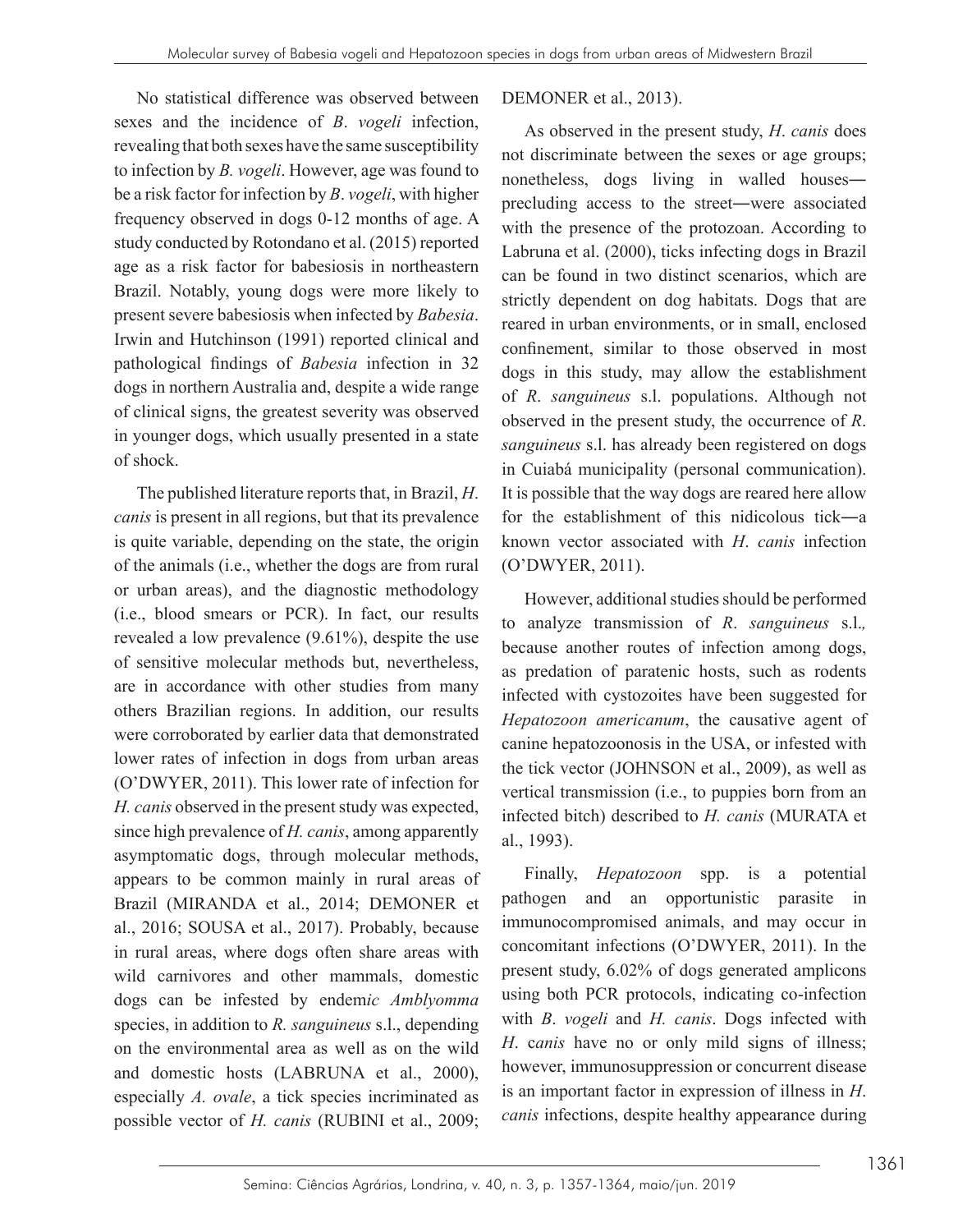collection of samples. Furthermore, co-infections with other pathogens, such as *Ehrlichia*, *Babesia*, *Anaplasma*, *Leishmania*, parvovirus, or canine distemper virus, can enable the establishment of a new *H*. *canis* infection, as well as progression or reactivation of an existing infection (VINCENT-JOHNSON, 2014).

To our knowledge, this was the first molecularbased survey of *B*. *vogeli* and *H*. *canis* that considered the entire population of dogs from Cuiabá municipality, midwestern Brazil. We observed a similar prevalence for both protozoans, with 9.36% and 9.61% of dogs infected with *B*. *vogeli* and *H*. *canis,* respectively; in addition, 6.02% of animals presented with co-infection. Moreover, young dogs (0-12 months of age), as well as animals living in walled houses (without access to the street), were more susceptible to infection by *B*. *vogeli* and *H*. *canis,* respectively.

### **Acknowledgements**

The authors gratefully acknowledge CNPq (National Council for Scientific and Technological Development) for the awarding a research productivity grant to D.M. Aguiar, R.C. Pacheco, and V. Dutra.

#### **References**

ALMEIDA, A. P.; MARCILI, A.; LEITE, R. C.; NIERI-BASTOS, F. A.; DOMINGUES, L. N.; MARTINS, J. R.; LABRUNA, M. B. *Coxiella* symbiont in the tick *Ornithodoros rostratus* (Acari: Argasidae). *Ticks and Tick-borne Diseases,* Amsterdam, v. 3, n. 4, p. 203-206, 2012. DOI: 0.1016/j.ttbdis.2012.02.003

BIRKENHEUER, A. J.; LEVY, M. G.; BREITSCHWERDT, E. B. Development and evaluation of a seminested PCR for detection and differentiation of *Babesia gibsoni* (Asian genotype) and *B. canis* DNA in canine blood samples*. Journal of Clinical Microbiology,* Washington, v. 41, n. 9, p. 4172-4177, 2003. DOI: 10.1128/JCM.41.9.4172-4177.2003

DANTAS-TORRES, F.; FIGUEREDO, L. A. Canine babesiosis: a Brazilian perspective. *Veterinary*  *Parasitology,* Amsterdam, v. 141, n. 3-4, p. 197-203, 2006. DOI: 10.1016/j.vetpar.2006.07.030

DEMONER, L. C.; MAGRO, N. M.; SILVA, M. R. L. da; PAULA ANTUNES, J. M. A. de; CALABUIG, C. I. P.; O'DWYER, L. H. *Hepatozoon* spp. infections in wild rodents in an area of endemic canine hepatozoonosis in southeastern Brazil. *Ticks and Tick-borne Diseases,* Amsterdam, v. 7, n. 5, p. 859-864, 2016. DOI: 10.1016/j. ttbdis.2016.04.002

DEMONER, L. C.; RUBINI, A. S.; PADUAN, K. S.; METZGER, B.; PAULA ANTUNES, J. M. de; MARTINS, T. F.; MATHIAS, M. I.; O'DWYER, L. H. Investigation of tick vectors of *Hepatozoon canis* in Brazil. *Ticks and Tick-borne Diseases,* Amsterdam, v. 4, n. 6, p. 542-546, 2013. DOI: 10.1016/j.ttbdis.2013.07.006

DUARTE, S. C.; LINHARES, G. F. C.; ROMANOWSKY, T. N.; SILVEIRA, O. J. N. O.; BORGES, L. M. F. Assessment of primers designed for the subspeciesspecific discrimination among *Babesia canis canis*, *Babesia canis vogeli* and *Babesia canis rossi* by PCR assay. *Veterinary Parasitology*, Amsterdam, v. 152, n. 1-2, p. 16-20, 2008. DOI: 10.1016/j.vetpar.2007.12.013

GOMES, L. A.; MORAES, L. A.; AGUIAR, D. C. F.; DIAS, H. L. T.; RIBEIRO, A. S. S.; ROCHA, H. P. C.; NUNES, M. R. T.; GONÇALVES, E.C. Molecular analysis reveals the diversity of *Hepatozoon* species naturally infecting domestic dogs in a northern region of Brazil. *Ticks and Tick-borne Diseases*, Amsterdam, v. 7, n. 6, p. 1061-1066, 2016. DOI: 10.1016/j. ttbdis.2016.09.008

IRWIN, P. J.; HUTCHINSON, G. W. Clinical and pathological findings of *Babesia* infection in dogs. *Australian Veterinary Journal*, Victoria, v. 68, n. 6, p. 204-209, 1991. DOI: 10.1111/j.1751-0813.1991. tb03194.x

JOHNSON, E. M.; ALLEN, K. E.; PANCIERA, R. J.; EWING, S. A.; LITTLE, S. E. Experimental transmission of *Hepatozoon americanum* to New Zealand white rabbits (*Oryctolagus cuniculus*) and infectivity of cystozoites for a dog. *Veterinary Parasitology*, Amsterdam, v. 164, n. 2-4, p. 162-166, 2009. DOI: 10.1016/j.vetpar.2009.05.028

LABRUNA, M. B.; HOMEM, V. S. F.; HEINEMANN, M. B.; FERREIRA NETO, J. S. Ticks (Acari: Ixodidae) associated with rural dogs in Uruará, eastern Amazon, Brazil. *Journal of Medical Entomology*, Annapolis, v. 37, n. 5, p. 774-776, 2000. DOI: 10.1603/0022-2585- 37.5.774

MIRANDA, R. L.; O'DWYER, L. H.; CASTRO, J. R. de; METZGER, B.; RUBINI, A. S.; MUNDIM, A. V.; EYAL, O.; TALMI-FRANK, D.; CURY, M. C.;